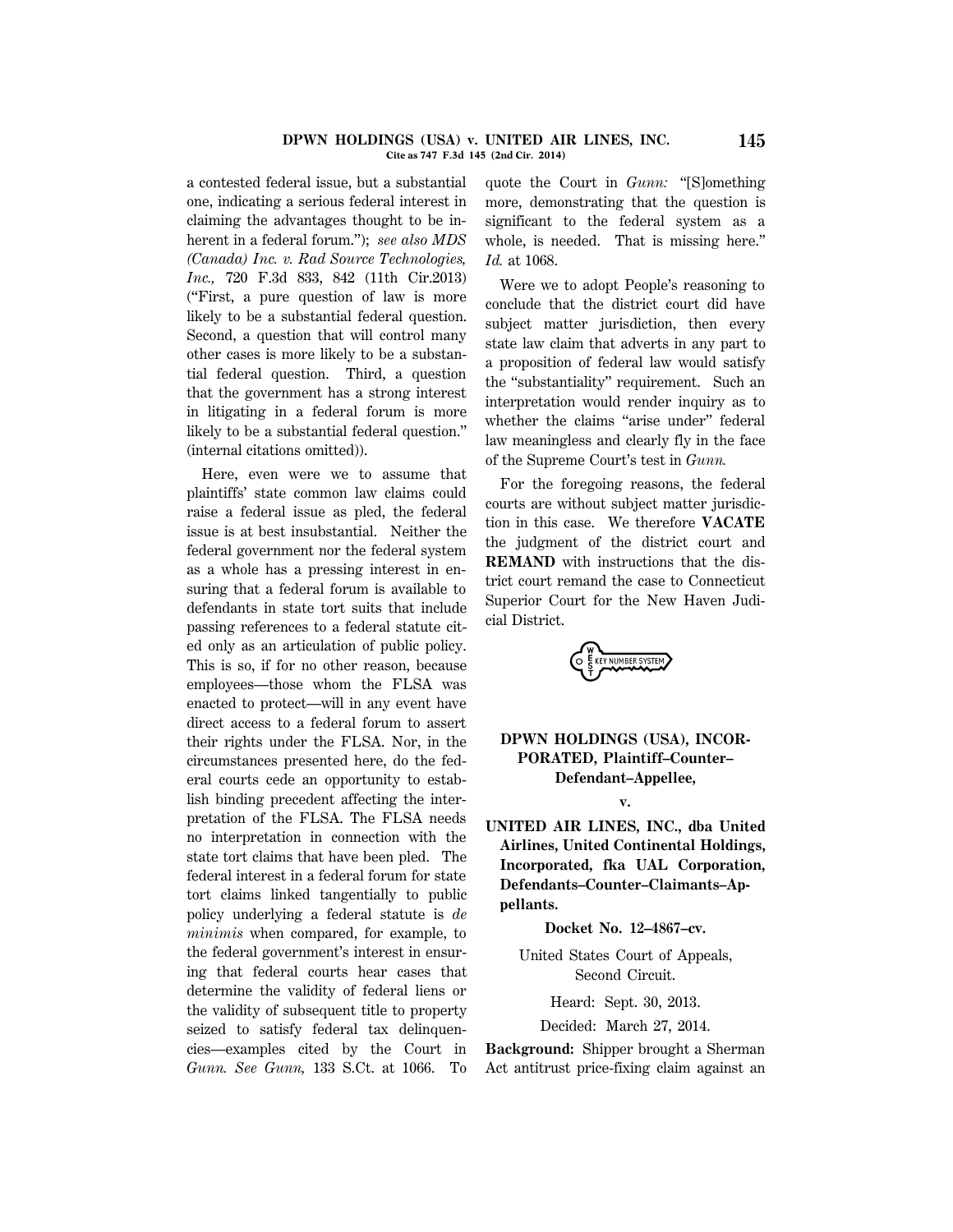airline, claiming that the airline conspired with other airlines to fix prices by agreeing to implement fuel surcharges. The United States District Court for the Eastern District of New York, John Gleeson, J., denied the airline's motion to dismiss. Interlocutory appeal was certified.

**Holding:** The Court of Appeals, Jon O. Newman, Circuit Judge, held that general allegation that the shipper could not have discovered an airline's antitrust allegations until after the reorganization plan was approved was not entitled to be assumed true on the motion to dismiss.

Remanded.

### **1. Federal Civil Procedure**  $\approx 1835$

A shipper's general allegation that it could not have discovered an airline's antitrust allegations until after the airline's Chapter 11 reorganization plan was approved was contradicted by several specific allegations in the shipper's complaint, and thus the general allegation was not entitled to be assumed true on airline's motion to dismiss, where the shipper alleged that it had been aware that other airlines implemented fuel surcharges and raised those surcharges in parallel.

### **2. Bankruptcy** O**3251**

The discharge of claims in a Chapter 11 bankruptcy serves the bankruptcy policy of providing debtors with a fresh start to permit their continued operation free of pre-bankruptcy debts. 11 U.S.C.A.  $$101(5)(A).$ 

### **3. Bankruptcy** O**3343.3**

## **Constitutional Law**  $\approx 4478$

A claim cannot be discharged in bankruptcy if the claimant is denied due process because of lack of adequate notice. U.S.C.A. Const.Amend. 14.

## **4. Bankruptcy** O**2131**

# **Constitutional Law**  $\approx 4478$

Whether notice of a bankruptcy proceeding comports with due process requirements turns on the reasonableness of the notice, a flexible standard that often turns on what the debtor or the claimant knew about the claim or, with reasonable diligence, should have known. U.S.C.A. Const.Amend. 14.

# **5. Federal Civil Procedure**  $\approx 1835$

Although factual allegations of a complaint are normally accepted as true on a motion to dismiss, that principle does not apply to general allegations that are contradicted by more specific allegations in the complaint.

# **6. Antitrust and Trade Regulation** O**537**

Parallel conduct alone is generally insufficient to show an antitrust violation.

Charles A. Rothfeld, Mayer Brown, LLP, Washington, DC (Richard J. Favretto, John Roberti, Michael B. Kimberly, Mayer Brown LLP, Washington, DC, on the brief), for Appellants.

J. Peter Coll, Jr., Orrick, Herrington & Sutcliffe LLP, New York, N.Y. (Garret G. Rasmussen, Robert M. Loeb, Rachel Wainer Apter, Antony P. Kim, Ryan K. Quillian, Orrick, Herrington & Sutcliffe LLP, Washington, DC, on the brief), for Appellee.

Before: NEWMAN, POOLER, and LIVINGSTON, Circuit Judges.

## JON O. NEWMAN, Circuit Judge.

The issue on this interlocutory appeal from an order denying a motion to dismiss an antitrust price-fixing claim is whether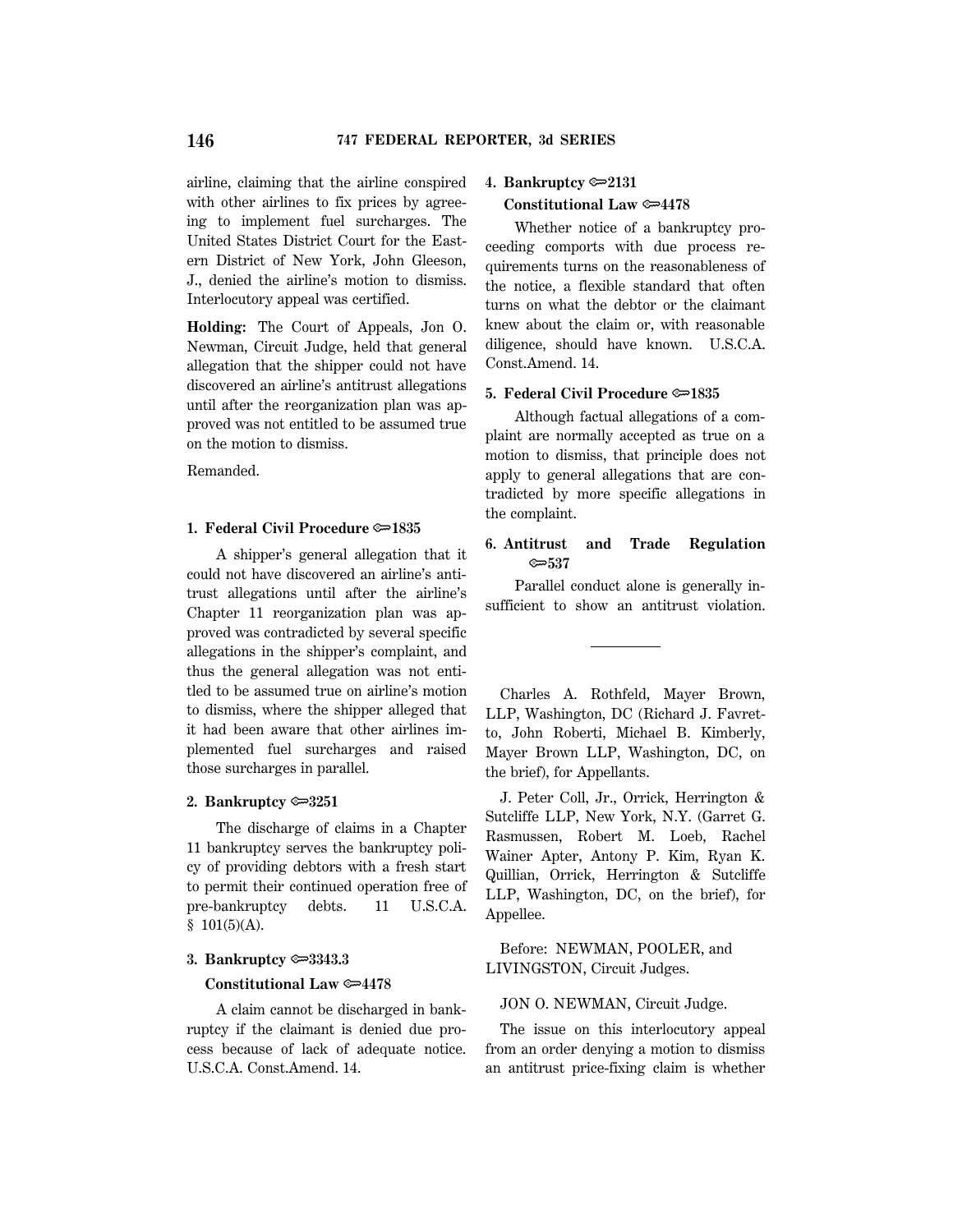### **DPWN HOLDINGS (USA) v. UNITED AIR LINES, INC. 147 Cite as 747 F.3d 145 (2nd Cir. 2014)**

the plaintiff had sufficient notice of the availability of the claim against a Chapter 11 debtor to satisfy due process requirements and render the claim discharged. This issue arises on an appeal by Defendants–Appellants United Air Lines, Inc., DBA United Airlines, and United Continental Holdings, Inc., FKA UAL Corp. (collectively ''United''), from the May 18, 2012, order of the United States District Court for the Eastern District of New York (John Gleeson, District Judge), denying United's motion to dismiss an antitrust complaint brought against it by Plaintiff– Appellee DPWN Holdings (''DHL''). *See DPWN Holdings (USA), Inc. v. United Air Lines, Inc.* (''*Dist.Ct.Op.*''), 871 F.Supp.2d 143 (E.D.N.Y.2012).

We conclude that, in the circumstances of this case, the District Court applied an incorrect standard in accepting as true DHL's allegation that it was not aware of, or with due diligence could not have become aware of, sufficient facts to plead an antitrust claim that would survive a motion to dismiss in the context of a bankruptcy proceeding. We therefore remand for further development of the facts concerning (a) what DHL knew or reasonably should have known in time to present an antitrust claim in the bankruptcy proceeding, or to file a late proof of claim or move to amend the reorganization plan and (b) what United knew or reasonably should have known concerning DHL's claim.

# Background

*Facts concerning the alleged price-fixing conspiracy.* Because this appeal is from the denial of a motion to dismiss, the facts regarding United's alleged involvement in the price-fixing conspiracy are taken from DHL's complaint and are assumed to be true. *See Bryant v. N.Y. State Education Department,* 692 F.3d 202, 210 (2d Cir.2012). United was a member of the International Air Transport Association (''IATA'') at all times relevant to this appeal. IATA enjoyed limited antitrust immunity in the European Union through a ''block exemption.'' In 1993, the European Union's Directorate General for Competition (''DGC'') sent a letter to an official at IATA specifying that the block exemption did not cover the coordinated implementation of surcharges. This letter was shared with IATA members. The United States Department of Transportation (''DOT'') communicated a similar conclusion to IATA. Nevertheless, in 1993 IATA adopted a surcharge ''upon the pretext of recouping increased costs.'' As a result, the DGC withdrew IATA's block exemption and subsequently denied an application for an individual exemption for the surcharge.

On August 9, 1996, United and two other airlines, Lufthansa and Scandinavian Airlines (''SAS'') entered into an agreement to provide ''globally integrated air transportation services in competition with other carriers and carrier alliances while remaining independent companies.'' On November 1, 1996, DOT issued an order permitting the alliance and providing it limited antitrust immunity. However, the agreement prohibited the airlines from "exchang[ing] information, discuss[ing], agree [ing] upon, or coordinat[ing]  $\ldots$  on any subject or in any manner that would cause any Party to contravene (i) any  $law...$ "

In early 1997, members of IATA considered joint strategies to manage increases in the price of aviation fuel, including implementing fuel surcharges. At that time, members of IATA considered the antitrust risks of coordinated surcharging. Minutes from an IATA conference on the topic, quoting Andrew Charlton, director of the IATA legal department, stated:

Antitrust laws prohibit competitors reaching any form of agreement, under-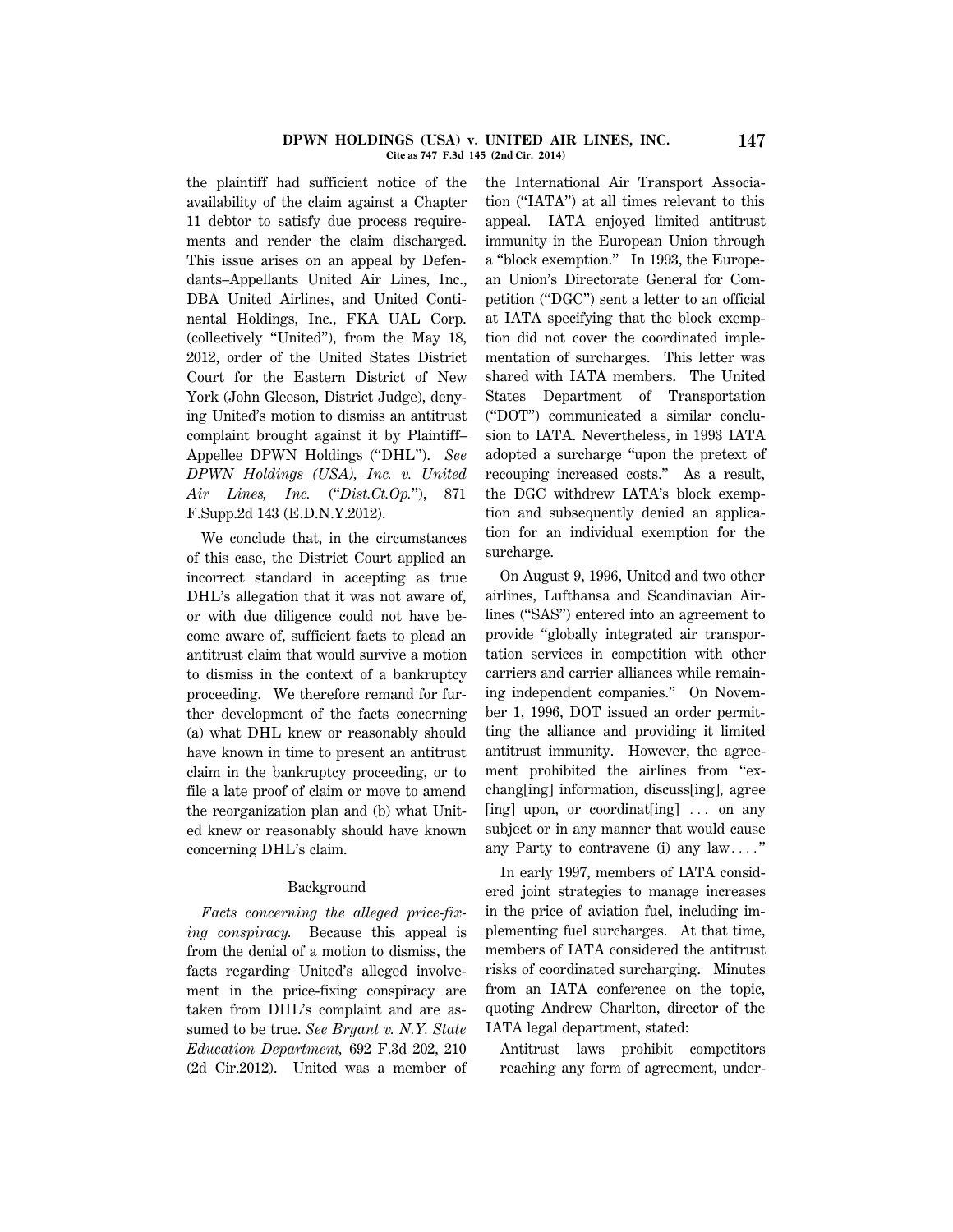standing or arrangement which is likely to have an impact on price.... [A] relevant exception is where immunity has been granted by the relevant authority for rates reached pursuant to a particular procedure and within the strict confines of the terms of the approval itself. . . .

Without any immunity, authorities regard with great suspicion any situation where competitors charge the same rate. In the event that there is any evidence whatsoever that competitors have had an opportunity to communicate in any way, and charge the same rate, there is a very strong assumption that they do so having colluded.

Until the particular approval is granted for any rate agreed at this conference, that situation would apply. In other words, in my opinion, any airline which moves to charge the rate which is agreed at this conference before government approval, and therefore antitrust immunity, is obtained, would face a very strong evidential presumption that the rate being charged had been agreed between competitors and without antitrust immunity.

On August 7, 1997, IATA approved Resolution 116ss, under which member airlines would introduce a fuel surcharge tied to changes in the spot price of aviation fuel as tracked by the IATA Fuel Price Index (''FPI''). IATA officials were later advised that DOT refused to give approval to the resolution, which would confer antitrust immunity, "unless accompanied by economic justification based on current prices,'' which the airlines were unable to provide. As a result, IATA's Board of Governors declined to make the resolution effective.

In late 1999 to early 2000, for the first time since approval of Resolution 116ss, fuel spot prices increased enough to trigger a fuel surcharge. On January 28, 2000, IATA submitted Resolution 116ss for approval by DOT, hoping to secure antitrust immunity and put the resolution into effect. United informed its competitors that it planned to impose a fuel surcharge effective February 1, 2000. Then, before receiving a response from DOT, United and a number of other airlines started charging DHL and other customers a fuel surcharge "pursuant to the terms of Resolution 116ss.''

On March 14, 2000, DOT rejected the airlines' application for approval, stating, ''The uniform, industry-wide index mechanism proposed here appears fundamentally flawed and unfair to shippers and other users of cargo air transportation.'' On March 21, 2000, IATA members circulated a statement advising its airlines that implementing surcharges pursuant to the resolution might be illegal price-fixing. The statement advised:

If [members] were to coordinate pricing by reference to the Index, whether pursuant to this disapproved Resolution or simply through de facto parallel pricing actions, that could be regarded as an illegal conspiracy in violation of applicable Competition laws $\ldots$  Because any further pricing actions linked to the now tainted Index could expose the carriers engaging in such pricing actions to serious antitrust liability, we must advise that carriers not engage in any pricing actions tied to the Index.

IATA also announced that it would stop publishing the FPI, because ''The Index has now become tainted by the DOT order finding Resolution 116ss, to which the Index was linked, to be adverse to the public interest and in violation of law.''

DHL alleges that after the DOT's rejection of Resolution 116ss, United and other airlines continued charging fuel surcharges "as if Resolution 116ss had been ap-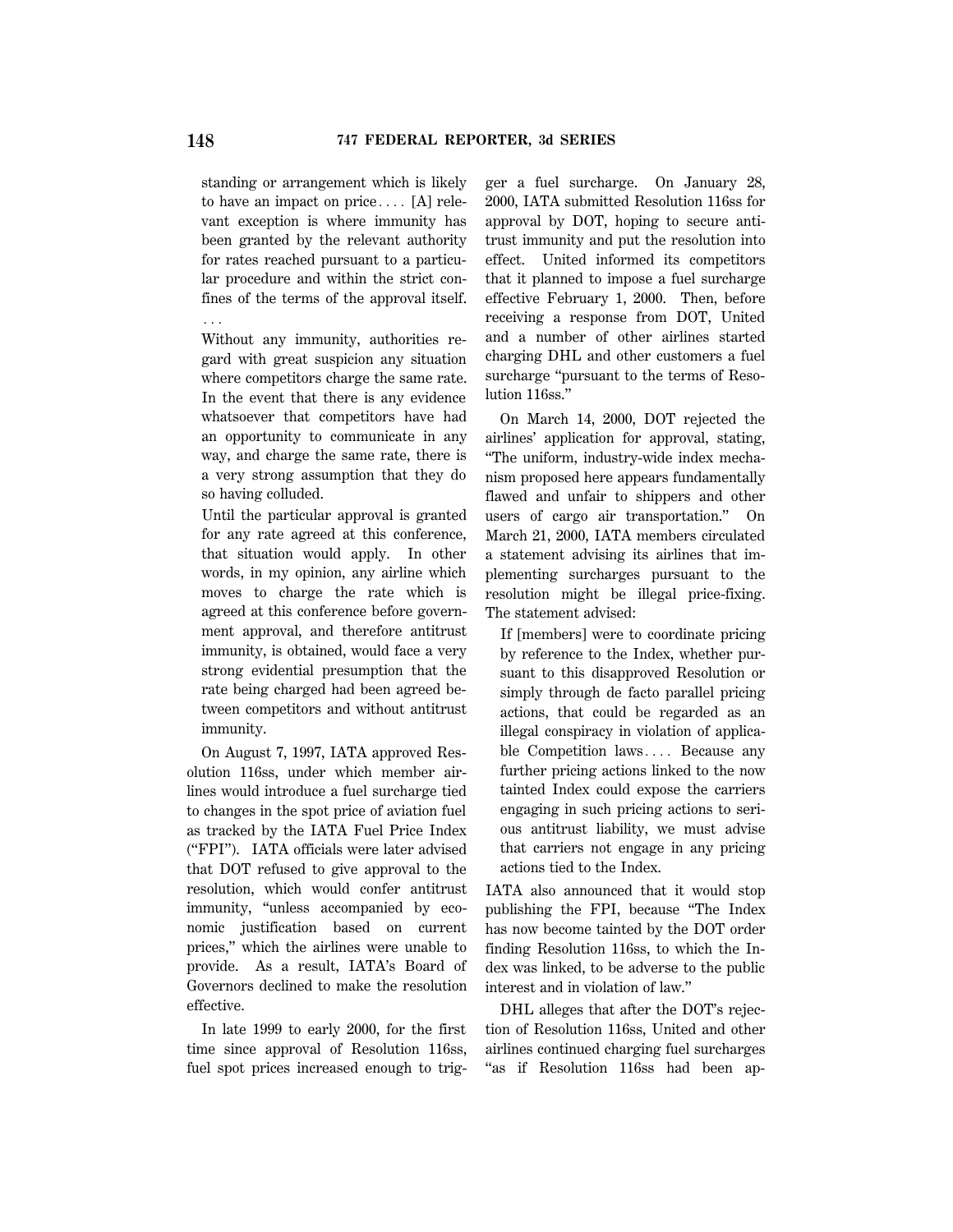### **DPWN HOLDINGS (USA) v. UNITED AIR LINES, INC. 149 Cite as 747 F.3d 145 (2nd Cir. 2014)**

proved.'' For example, DHL alleges that in late 2000, United ''and other cartel members—in a coordinated, largely parallel fashion—increased the Fuel Surcharge to  $DHL$   $\ldots$  in accordance with Resolution 116ss.''

Over the next few years, the airlines strayed from the methodology set forth in Resolution 116ss. Despite these deviations, United and the other airlines continued to fix fuel charges in the same anticompetitive and illegal manner. For example, in late 2001, the airlines recalibrated the fuel surcharge formula in a coordinated manner. DHL's complaint alleges that the airlines did so ''to preserve the supracompetitive profits generated by the Fuel Surcharge'' despite lower fuel prices. Then, in July 2002, United began using its own ''Jet Fuel Index.'' DHL's complaint alleges that this index was ''a façade to help [United] maintain the appearance of acting unilaterally.'' DHL alleges many other actions in furtherance of a conspiracy to fix fuel surcharges until at least mid-October 2006.

*The Chapter 11 proceeding.* On December 9, 2002, United filed a petition for relief under Chapter 11 of the Bankruptcy Code. As part of its claims notification procedures, United identified DHL as a potential creditor holding more than twenty disputed claims. An antitrust pricefixing claim was not mentioned. DHL received actual notice of United's bankruptcy and all relevant deadlines.

On January 20, 2006, the bankruptcy court confirmed United's reorganization plan, which became effective on February 1, 2006. Pursuant to 11 U.S.C. § 1141(d), the plan provided for a blanket discharge of all claims and causes of action, ''known

**1.** The class plaintiffs reached a non-monetary settlement with United in late 2006, but did not seek judicial approval of the settlement. United was dropped from the class action in

or unknown,'' ''of any nature whatsoever'' against United ''that arose before the Confirmation Date.'' Also on February 1, distribution of shares of stock in the reorganized United began and was 80 percent complete by March 21, 2006.

On December 8, 2009, a final decree was entered in United's bankruptcy. All holders of general, unsecured claims received stock in the reorganized company that was valued at between 4 and 8 cents on the dollar.

*Post-confirmation developments.* On February 14, 2006, law enforcement officials raided the offices of several airlines, other than United, allegedly involved in a fuel surcharge price-fixing conspiracy. Three days later, on February 17, a class action was filed against United and others, asserting price-fixing claims like those asserted in DHL's pending lawsuit.**<sup>1</sup>** *See Dist. Ct. Op.,* 871 F.Supp.2d at 149. In June 2006, the U.S. Department of Justice (''DOJ'') served a subpoena on United ''requesting information related to certain passenger pricing practices and surcharges.'' DOJ did not indict United for a price-fixing conspiracy, although United was named as a defendant in over ninety class actions alleging such a conspiracy. United settled with the majority of class action plaintiffs in return for agreements to cooperate with the plaintiffs' investigation.

On July 5, 2010, as a result of a settlement with one of the airlines involved in the alleged price-fixing conspiracy, DHL obtained access to documents disclosing United's participation in the scheme.

*DHL's antitrust suit.* On February 4, 2011, DHL filed a lawsuit in the District

February 2007, when an amended complaint, not naming United as a defendant, was filed. *See Dist. Ct. Op.,* 871 F.Supp.2d at 149.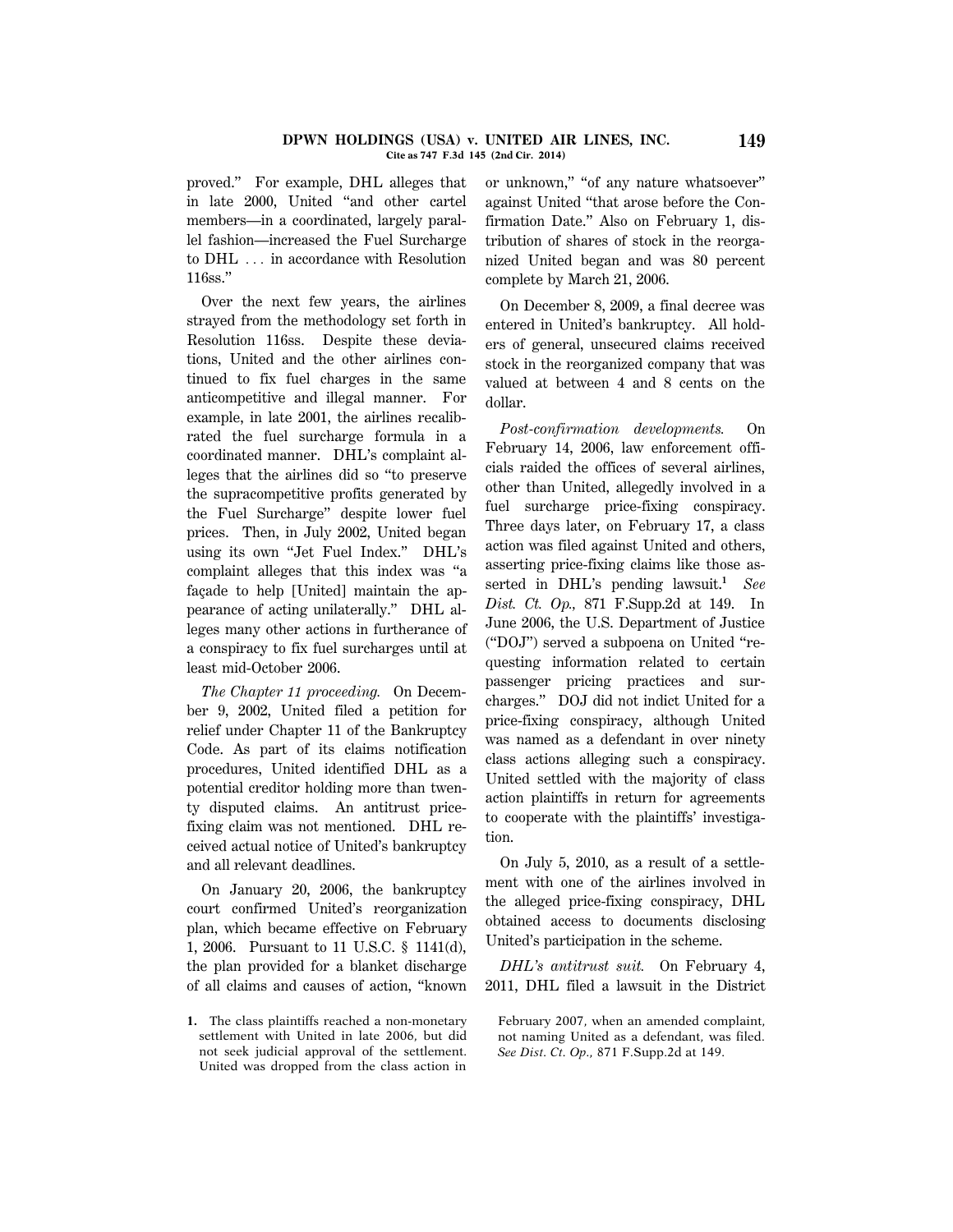Court alleging that United was part of a conspiracy to fix the price of air cargo shipments, in violation of section one of the Sherman Act, 15 U.S.C. § 1. The alleged scheme involved fixing the base freight rate and various surcharges. Anticipating United's defense that DHL's antitrust claim was discharged in the bankruptcy proceeding, DHL alleged that it first learned of United's involvement in a pricefixing conspiracy ''after July 5, 2010, when DHL obtained access to confidential documents describing the scope of the cartel and providing evidence of [United]'s participation in the cartel. Complaint ¶ 18. DHL also alleged that it "did not and could not have discovered the injuries it sustained as a result of [United]'s illegal activity until after July 5, 2010.'' ¶ 161. United moved to dismiss DHL's antitrust suit on the ground that, among other things, DHL's cause of action was discharged by the confirmation of United's plan of reorganization.

On May 18, 2012, the District Court denied United's motion to dismiss. *Dist. Ct. Op.,* 871 F.Supp.2d at 164. Accepting for purposes of United's motion to dismiss DHL's allegation concerning its lack of knowledge, the Court stated, ''[I]t is undisputed for purposes of this motion that DHL could not have discovered United's alleged antitrust violations until after confirmation of the plan.'' *Id.* at 153. The Court held that DHL's claim was not barred by confirmation of United's reorganization plan because DHL was denied due process for lack of notice of its potential claim. *Id.* at 153–60. In view of the time and expense that a potentially needless antitrust trial would take, the Court sensibly certified its ruling for interlocutory appeal, and this Court granted United's petition for an interlocutory appeal. *See* 28 U.S.C. § 1292(b).

# Discussion

**[1–4]** The basic legal principles relevant to this appeal are not in dispute. Under the Bankruptcy Code, confirmation of a Chapter 11 reorganization plan ''discharges the debtor from any debt that arose before the date of [ ] confirmation.'' 11 U.S.C. § 1141(d)(1)(A). In this context, a debt is defined to mean liability on a claim, and the term "claim" means "right to payment, whether or not such right is reduced to judgment, liquidated, unliquidated, fixed, contingent, matured, unmatured, disputed, undisputed, legal, equitable, secured, or unsecured.'' 11 U.S.C.  $§$  101(5)(A). The discharge of preconfirmation claims ''operates as an injunction against the commencement or continuation of an action.'' 11 U.S.C. § 524(a)(2). The discharge of such claims serves the bankruptcy policy of providing debtors with a "fresh start" to permit their continued operation free of pre-bankruptcy debts. *See Central Virginia Community College v. Katz,* 546 U.S. 356, 364–65, 126 S.Ct. 990, 163 L.Ed.2d 945 (2006). However, a claim cannot be discharged if the claimant is denied due process because of lack of adequate notice. *See Wright v. Owens Corning,* 679 F.3d 101, 107–08 (3d Cir.2012). And whether notice comports with due process requirements turns on the reasonableness of the notice, *see Mullane v. Central Hanover Bank & Trust Co.,* 339 U.S. 306, 314, 70 S.Ct. 652, 94 L.Ed. 865 (1950), a flexible standard that often turns on what the debtor or the claimant knew about the claim or, with reasonable diligence, should have known, *see Chemetron Corp. v. Jones,* 72 F.3d 341, 345–46 (3d Cir.1995).

In ordinary cases in which a claim for money is asserted, it will often be entirely reasonable to expect that the debtor knows to whom it owes money, although many claimants will also know, or with reason-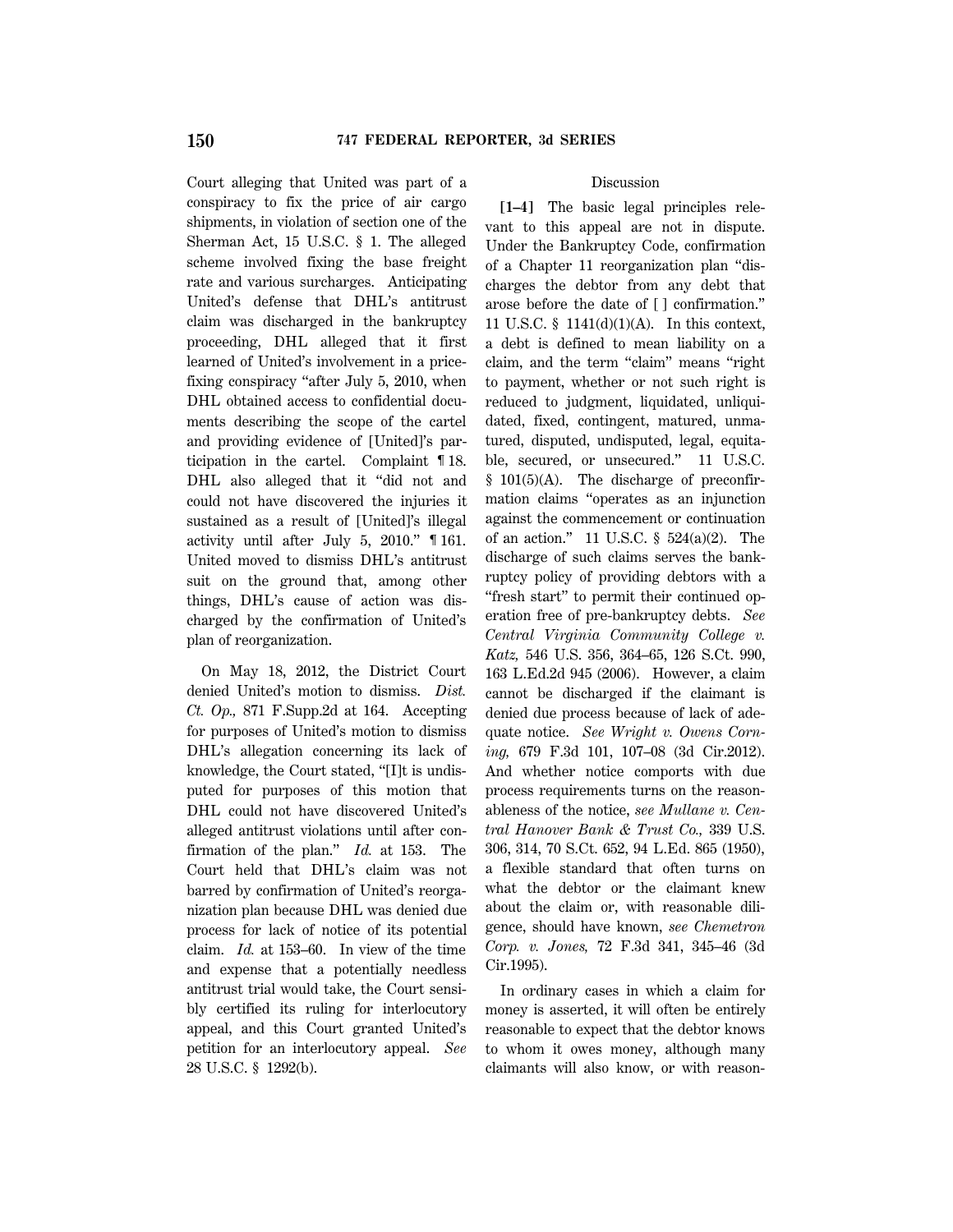### **DPWN HOLDINGS (USA) v. UNITED AIR LINES, INC. 151 Cite as 747 F.3d 145 (2nd Cir. 2014)**

able diligence could ascertain, that they are owed money. However, in the context of a claim for damages based on the debtor's alleged violation of law, two competing policies will be in tension. On the one hand is the policy sought to be vindicated by the statute alleged to be violated, here the Sherman Antitrust Act. That policy promoting competition—is enhanced by limiting the circumstances in which the claim is discharged. On the other hand is the policy sought to be vindicated by the Bankruptcy Code. That policy—providing a debtor emerging from bankruptcy with a ''fresh start''—is enhanced by expanding the circumstances in which a claim is discharged.**<sup>2</sup>** Moreover, a debtor will normally be less likely to be charged with knowledge that it has violated the law than that it owes money unrelated to a law violation.

We recognized the tension between these policies in *In re Chateaugay Corp.,* 944 F.2d 997 (2d Cir.1991), which pitted the policy of environmental protection under the Comprehensive Environmental Response, Compensation and Liability Act (''CERCLA''), 42 U.S.C. § 9601 *et. seq.* (1988), against the ''fresh start'' policy of the Bankruptcy Code. ''The Code aims to provide reorganized debtors with a fresh start, an objective made more feasible by

**2.** The few decisions we have located considering whether an antitrust claim was discharged in bankruptcy are distinguishable from the pending case. *See In re Travel Agent Commission Antitrust Litigation,* 583 F.3d 896, 901 (6th Cir.2009) (*discharge argument* waived); *In re Texas Extrusion Corp.,* 844 F.2d 1142, 1158 (5th Cir.1988) (claim filed too late); *In re Penn Central Transportation Co.,* 771 F.2d 762, 767 n. 7 (3d Cir.1985) (trustee unaware of alleged claim); *In re Lear Corp.,* No. 12 Civ. 2626, 2012 WL 5438929, at \*2 (S.D.N.Y. Nov. 05, 2012) (discharge of claim based on conduct prior to plan confirmation undisputed); *In re Envirodyne Industries, Inc.,* 206 B.R. 468, 474 (Bankr.N.D.Ill. 1997) (two antitrust claimants were not customers of debtor and no evidence that debtor maximizing the scope of a discharge. CERCLA aims to clean up environmental damage, an objective that the enforcement agencies in this litigation contend will be better served if their entitlement to be reimbursed for CERCLA response costs based on pre-petition pollution is not considered to be a 'claim' and instead may be asserted at full value against the reorganized corporation.'' *Id.* at 1002. We also recognized that it will sometimes be appropriate to permit the ''fresh start'' policy to override the policy of the statute alleged to be violated. ''Here, we encounter a bankruptcy statute that is intended to override many provisions of law that would apply in the absence of bankruptcy—especially laws otherwise providing creditors suing promptly with full payment of their claims.'' *Id.*

**[5]** In the pending case, the District Court accepted, for purposes of United's motion to dismiss, DHL's allegation that it ''could not have discovered United's alleged antitrust violations until after confirmation of the plan.'' *Dist. Ct. Op.,* 871 F.Supp.2d at 153.**<sup>3</sup>** Although factual allegations of a complaint are normally accepted as true on a motion to dismiss, *see, e.g., Goldstein v. Pataki,* 516 F.3d 50, 56 (2d Cir.2008), that principle does not apply to

knew or should have known of claim by onetime purchaser).

**3.** The Court stated that for purposes of the motion to dismiss DHL's inability to have discovered the antitrust claim was ''undisputed.'' *Dist. Ct. Op.,* 871 F.Supp.2d at 153. It is not clear why DHL's assertion of inability to discover its claim was said to be undisputed; United appears to have vigorously disputed DHL's contention. At oral argument on United's motion to dismiss, the Court stated that it was ''taking the allegations as true'' without adding that DHL's claim of inability to become aware of its claim was undisputed. *See* Transcript of hearing on motion to dismiss at 26 (Dec. 22, 2011).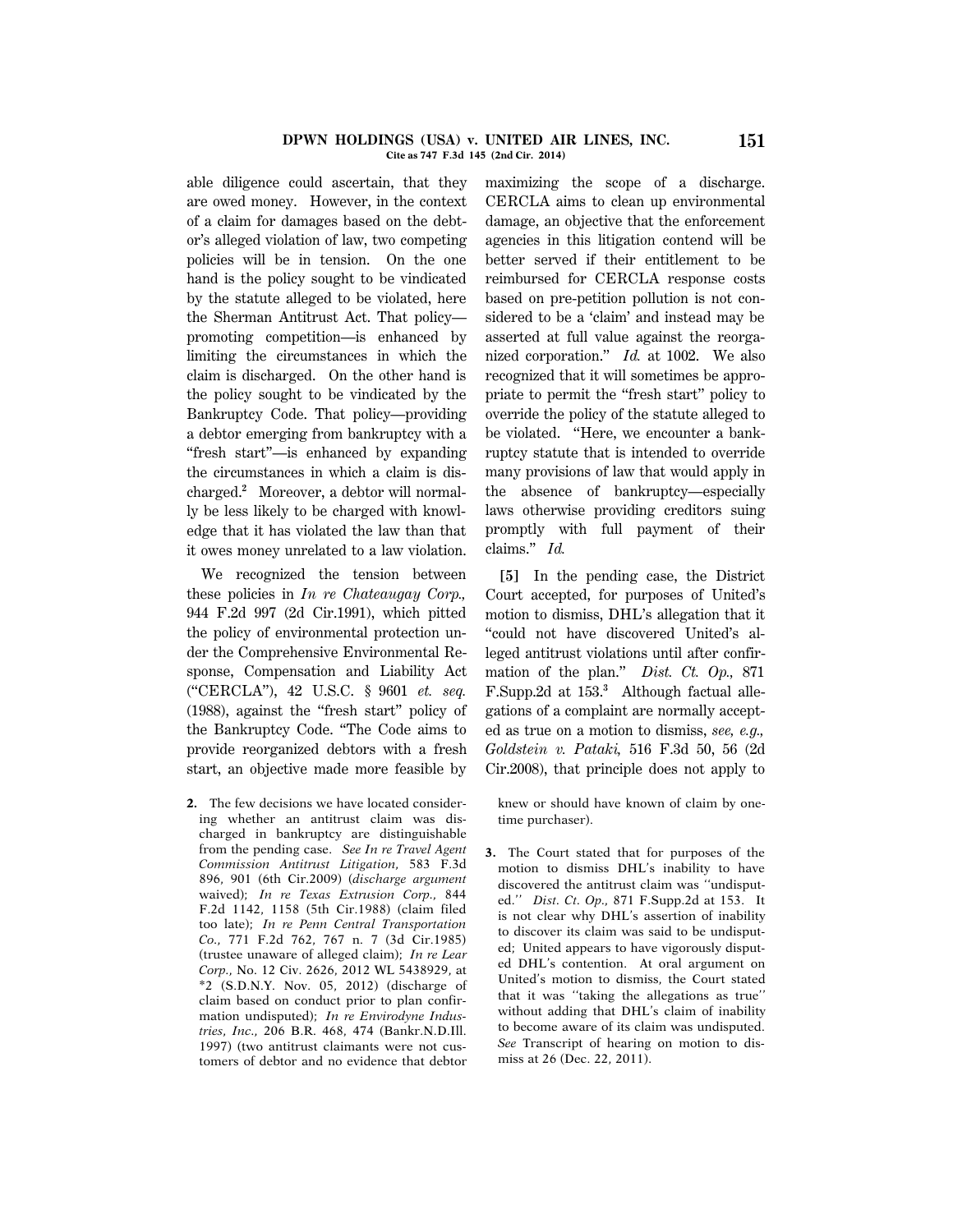general allegations that are contradicted ''by more specific allegations in the Complaint.'' *See, e.g., Hirsch v. Arthur Andersen & Co.,* 72 F.3d 1085, 1095 (2d Cir. 1995); *Barberan v. Nationpoint,* 706 F.Supp.2d 408, 424 (S.D.N.Y.2010); *In re Livent, Inc. Noteholders Securities Litigation,* 151 F.Supp.2d 371, 405 (S.D.N.Y. 2001). In *Ashcroft v. Iqbal,* 556 U.S. 662, 129 S.Ct. 1937, 173 L.Ed.2d 868 (2009), the Supreme Court deemed ''conclusory'' and "not entitled to be assumed true" on a motion to dismiss an allegation that a defendant "'knew of' ... harsh conditions of confinement.'' *Id.* at 680, 681, 129 S.Ct. 1937 (quoting complaint). It is not clear, and has not since been clarified, whether the Court's unwillingness to accept this allegation of knowledge was intended to apply generally to allegations of mental states or was a more limited pronouncement influenced by the fact that the defendants were senior officials of the Government, less likely to have knowledge of the alleged conditions of harsh confinement than lower ranking officials, like the defendant prison warden, with more immediate responsibilities for the alleged conditions.

Whatever the scope of the Supreme Court's statement in *Iqbal,* DHL's claim of lack of knowledge in this case is contradicted by several allegations in its complaint. For example, paragraph 40 alleges that members of IATA, including United, adopted Resolution 116ss to set fuel surcharges, paragraph 44 alleges that the carriers, including United, implemented the resolution, paragraphs 54 and 58 allege that the airlines raised fuel surcharges in parallel in conformity with the Resolution, paragraph 20 alleges that the surcharges increased at a greater rate than the increase in prices of aviation fuel, and paragraphs 70 and 74 allege that many of the increases occurred in a coordinated fashion.

**[6]** We recognize that parallel conduct alone is generally insufficient to show an antitrust violation, *see Bell Atlantic Corp. v. Twombly,* 550 U.S. 544, 553–57, 127 S.Ct. 1955, 167 L.Ed.2d 929 (2007), but the facts of United's conduct that appear to have been known or reasonably knowable by DHL prior to confirmation of the plan may well supply the ''plus'' factors, *see In re Text Messaging Antitrust Litigation,* 630 F.3d 622, 624 (7th Cir.2010), that would have permitted assertion of an antitrust claim. At a minimum, these facts contradict and may well undermine DHL's claim of lack of sufficient knowledge of an antitrust violation. The issue here is not whether the known facts would have permitted pleading a sufficient antitrust claim outside of bankruptcy, but only whether such a claim could have been filed within a bankruptcy proceeding where the ''fresh start'' principle operates to channel all ''claims,'' broadly defined by the Bankruptcy Code, into a forum well suited to determine whether such claims deserve exploration and adjudication. And these facts bear importantly on the ultimate issue whether DHL was denied due process by lack of specific notice from United of an antitrust claim.

Furthermore, the fact that a class antitrust action was filed against United on February 17, 2006, after plan confirmation, bears importantly on the issue whether DHL could have filed a late claim or moved to amend the reorganization plan. DHL was a member of the putative class and has relied on the pendency of the class complaint to toll the statute of limitations in this litigation.

We are skeptical of DHL's contention that it was not aware of, or with reasonable diligence could not have become aware of, its antitrust claim in time to assert it in the bankruptcy proceeding. But whether that contention is supportable